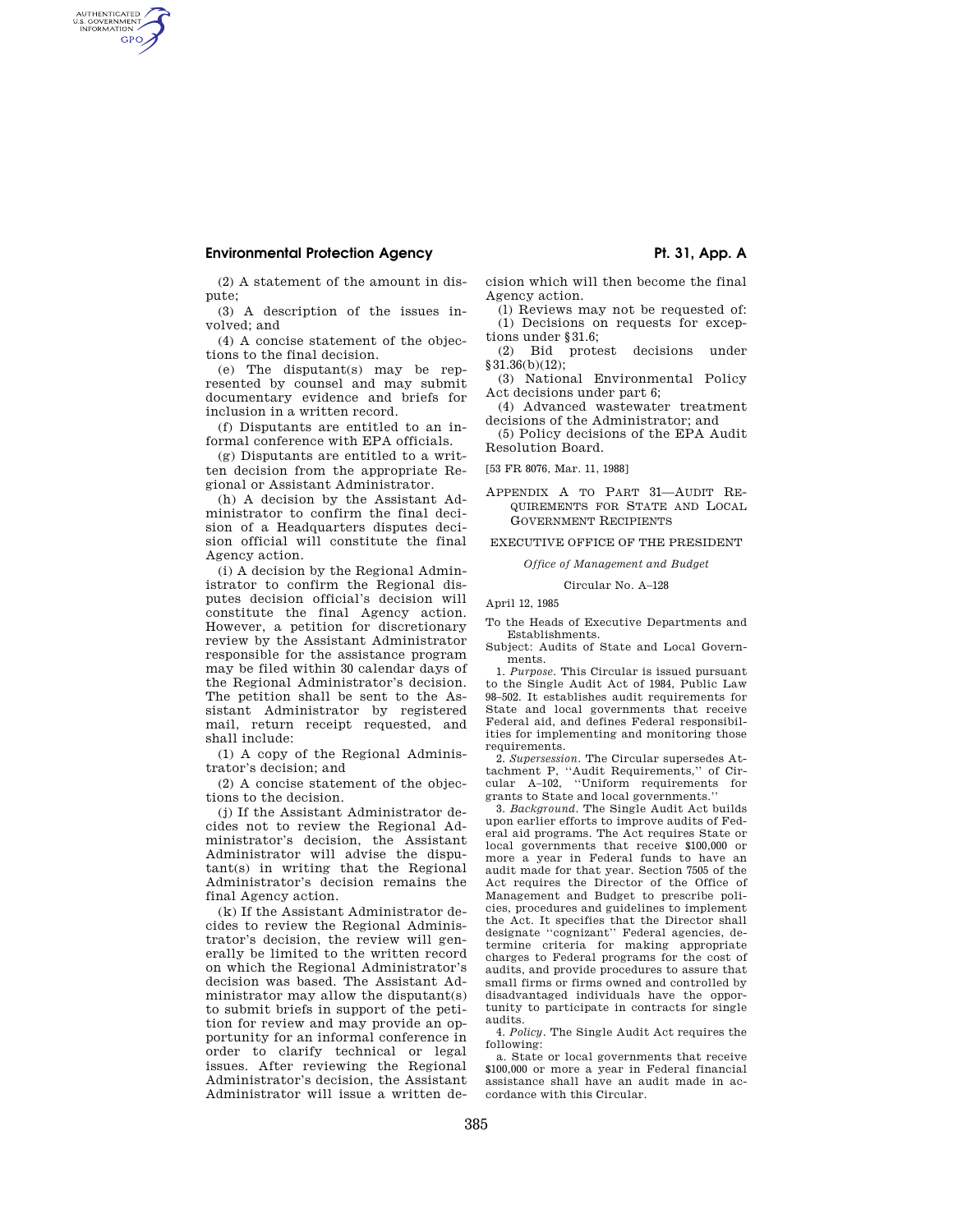b. State or local governments that receive between \$25,000 and \$100,000 a year shall have an audit made in accordance with this Circular, or in accordance with Federal laws and regulations governing the programs they participate in.

c. State or local governments that receive less than \$25,000 a year shall be exempt from compliance with the Act and other Federal audit requirements. These State and local governments shall be governed by audit requirements prescribed by State or local law or regulation.

d. Nothing in this paragraph exempts State or local governments from maintaining records of Federal financial assistance or from providing access to such records to Federal agencies, as provided for in Federal law or in Circular A–102, ''Uniform requirements for grants to State or local governments.''

5. *Definitions.* For the purposes of this Circular the following definitions from the Single Audit Act apply:

a. *Cognizant agency* means the Federal agency assigned by the Office of Management and Budget to carry out the responsibilities described in paragraph 11 of this Circular.

b. *Federal financial assistance* means assistance provided by a Federal agency in the form of grants, contracts, cooperative agreements, loans, loan guarantees, property, interest subsidies, insurance, or direct appropriations, but does not include direct Federal cash assistance to individuals. It includes awards received directly from Federal agencies, or indirectly through other units of State and local governments.

c. *Federal agency* has the same meaning as the term *agency* in section 551(1) of Title 5, United States Code.

d. *Generally accepted accounting principles*  has the meaning specified in the generally accepted government auditing standards.

e. *Generally accepted government auditing standards* means the *Standards for Audit of Government Organizations, Programs, Activities, and Functions,* developed by the Comptroller General, dated February 27, 1981.

f. *Independent auditor* means:

(1) A State or local government auditor who meets the independence standards specified in generally accepted government auditing standards; or

(2) A public accountant who meets such independence standards.

g. *Internal controls* means the plan of organization and methods and procedures adopted by management to ensure that:

(1) Resource use is consistent with laws, regulations, and policies;

(2) Resources are safeguarded against waste, loss, and misuse; and

(3) Reliable data are obtained, maintained, and fairly disclosed in reports.

h. *Indian tribe* means any Indian tribe, band, nations, or other organized group or

## **Pt. 31, App. A 40 CFR Ch. I (7–1–10 Edition)**

community, including any Alaskan Native village or regional or village corporations (as defined in, or established under, the Alaskan Native Claims Settlement Act) that is recognized by the United States as eligible for the special programs and services provided by the United States to Indians because of their status as Indians.

i. *Local government* means any unit of local government within a State, including a county, a borough, municipality, city, town, township, parish, local public authority, special district, school district, intrastate district, council of governments, and any other instrumentality of local government.

j. *Major Federal Assistance Program,* as defined by Pub. L. 98–502, is described in the Attachment to this Circular.

k. *Public accountants* means those individuals who meet the qualification standards included in generally accepted government auditing standards for personnel performing government audits.

l. *State* means any State of the United States, the District of Columbia, the Commonwealth of Puerto Rico, the Virgin Islands, Guam, American Samoa, the Commonwealth of the Northern Mariana Islands, and the Trust Territory of the Pacific Islands, any instrumentality thereof, and any multi-State, regional, or interstate entity that has governmental functions and any Indian tribe.

m. *Subrecipient* means any person or government department, agency, or establishment that receives Federal financial assistance to carry out a program through a State or local government, but does not include an individual that is a beneficiary of such a program. A subrecipient may also be a direct recipient of Federal financial assistance.

6. *Scope of audit.* The Single Audit Act provides that:

a. The audit shall be made by an independent auditor in accordance with generally accepted government auditing standards covering financial and compliance audits.

b. The audit shall cover the entire operations of a State or local government or, at the option of that government, it may cover departments, agencies or establishments that received, expended, or otherwise administered Federal financial assistance during the year. However, if a State or local government receives \$25,000 or more in General Revenue Sharing Funds in a fiscal year, it shall have an audit of its entire operations. A series of audits of individual departments, agencies, and establishments for the same fiscal year may be considered a single audit.

c. Public hospitals and public colleges and universities may be excluded from State and local audits and the requirements of this Circular. However, if such entities are excluded, audits of these entities shall be made in accordance with statutory requirements and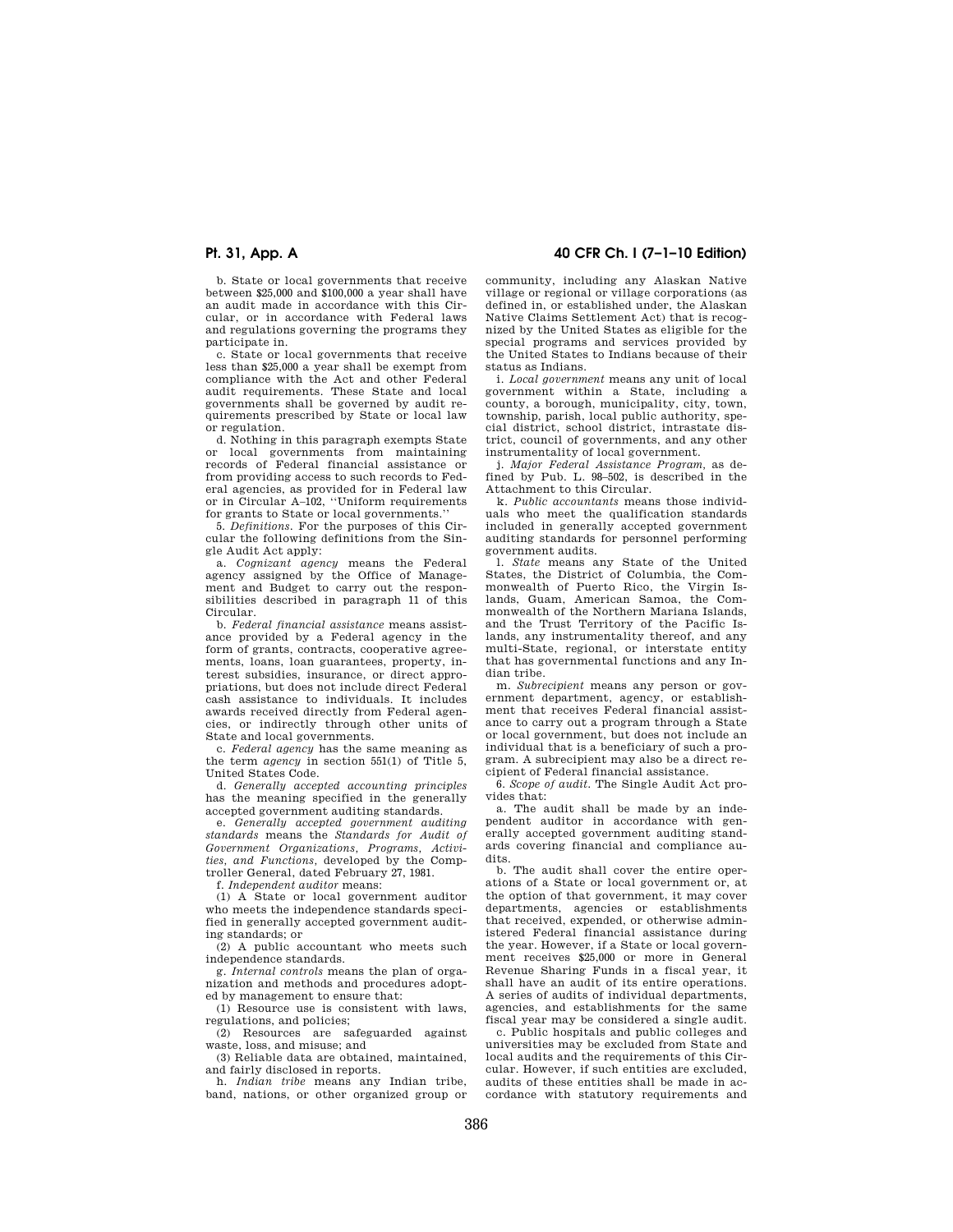## **Environmental Protection Agency**  Pt. 31, App. A

the provisions of Circular A–110. ''Uniform requirements for grants to universities, hospitals, and other nonprofit organizations.''

d. The auditor shall determine whether:

(1) The financial statements of the government, department, agency or establishment present fairly its financial position and the results of its financial operations in accordance with generally accepted accounting principles:

(2) The organization has internal accounting and other control systems to provide reasonable assurance that it is managing Federal financial assistance programs in compliance with applicable laws and regulations; and

(3) The organization has complied with laws and regulations that may have material effect on its financial statements and on each major Federal assistance program.

7. *Frequency of audit.* Audits shall be made annually unless the State or local government has, by January 1, 1987, a constitutional or statutory requirement for less frequent audits. For those governments, the cognizant agency shall permit biennial audits, covering both years, if the government so requests. It shall also honor requests for biennial audits by governments that have an administrative policy calling for audits less frequent than annual, but only for fiscal years beginning before January 1, 1987.

8. *Internal control and compliance reviews.*  The Single Audit Act requires that the independent auditor determine and report on whether the organization has internal control systems to provide reasonable assurance that it is managing Federal assistance programs in compliance with applicable laws and regulations.

a. *Internal control review.* In order to provide this assurance the auditor must make a study and evaluation of internal control systems used in administering Federal assistance programs. The study and evaluation must be made whether or not the auditor intends to place reliance on such systems. As part of this review, the auditor shall:

(1) Test whether these internal control systems are functioning in accordance with prescribed procedures.

(2) Examine the recipient's system for monitoring subrecipients and obtaining and acting on subrecipient audit reports.

b. *Compliance review.* The law also requires the auditor to determine whether the organization has complied with laws and regulations that may have a material effect on each major Federal assistance program.

(1) In order to determine which major programs are to be tested for compliance, State and local governments shall identify in their accounts all Federal funds received and expended and the programs under which they were received. This shall include funds received directly from Federal agencies and through other State and local governments.

(2) The review must include the selection and testing of a representative number of charges from each major Federal assistance program. The selection and testing of transactions shall be based on the auditor's professional judgment considering such factors as the amount of expenditures for the program and the individual awards; the newness of the program or changes in its conditions; prior experience with the program, particularly as revealed in audits and other evaluations (e.g., inspections program reviews); the extent to which the program is carried out through subrecipients; the extent to which the program contracts for goods or services; the level to which the program is already subject to program reviews or other forms of independent oversight; the adequacy of the controls for ensuring compliance; the expectation of adherence or lack of adherence to the applicable laws and regulations; and the potential impact of adverse findings.

(a) In making the test of transactions, the auditor shall determine whether.

- —The amounts reported as expenditures were for allowable services, and
- —The records show that those who received services or benefits were eligible to receive them.

(b) In addition to transaction testing, the auditor shall determine whether:

- —Matching requirements, levels of effort and earmarking limitations were met,
- —Federal financial reports and claims for advances and reimbursements contain information that is supported by the books and records from which the basic financial statements have been prepared, and
- —Amounts claimed or used for matching were determined in accordance with OMB Circular A–87, ''Cost principles for State and local governments,'' and Attachment F of Circular A–102, ''Uniform requirements for grants to State and local governments.

(c) The principal compliance requirements of the largest Federal aid programs may be ascertained by referring to the *Compliance Supplement for Single Audits of State and Local Governments,* issued by OMB and available from the Government Printing Office. For those programs not covered in the Compliance Supplement, the auditor may ascertain compliance requirements by researching the statutes, regulations, and agreements governing individual programs.

(3) Transactions related to other Federal assistance programs that are selected in connection with examinations of financial statements and evaluations of internal controls shall be tested for compliance with Federal laws and regulations that apply to such transactions.

9. *Subrecipients.* State or local governments that receive Federal financial assistance and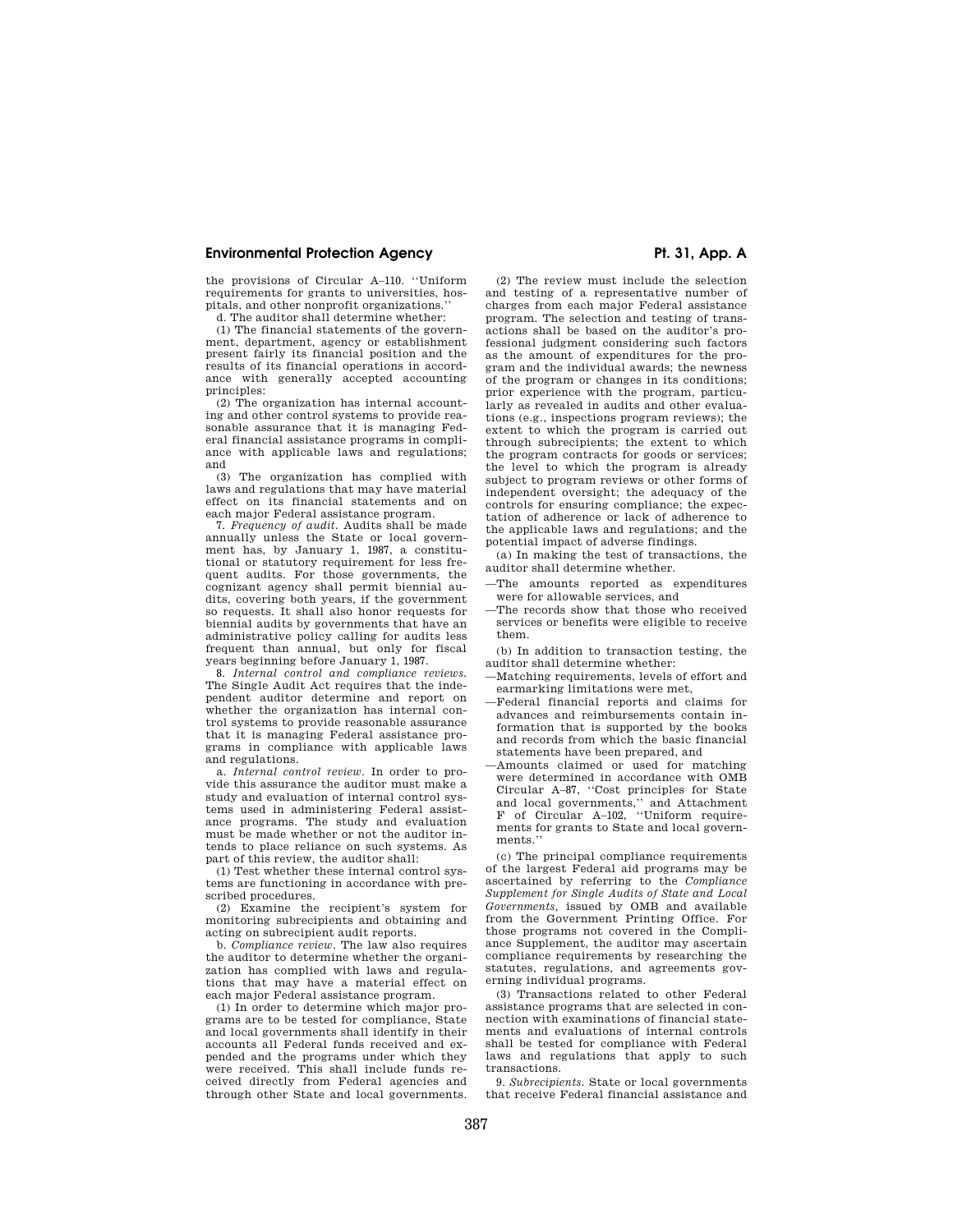provide \$25,000 or more of it in a fiscal year to a subrecipient shall:

a. Determine whether State or local subrecipients have met the audit requirements of this Circular and whether subrecipients covered by Circular A–110. ''Uniform requirements for grants to universities, hospitals, and other nonprofit organizations,'' have met that requirement:

b. Determine whether the subrecipient spent Federal assistance funds provided in accordance with applicable laws and regulations. This may be accomplished by reviewing an audit of the subrecipient made in accordance with this Circular, Circular A–110, or through other means (e.g., program reviews) if the subrecipient has not yet had such an audit;

c. Ensure that appropriate corrective action is taken within six months after receipt of the audit report in instances of noncompliance with Federal laws and regulations;

d. Consider whether subrecipient audits necessitate adjustment of the recipient's own records; and

e. Require each subrecipient to permit independent auditors to have access to the records and financial statements as necessary to comply with this Circular.

10. *Relation to other audit requirements.* The Single Audit Act provides that an audit made in accordance with this Circular shall be in lieu of any financial or financial compliance audit required under individual Federal assistance programs. To the extent that a single audit provides Federal agencies with information and assurance they need to carry out their overall responsibilities, they shall rely upon and use such information. However, a Federal agency shall make any additional audits which are necessary to carry out its responsibilities under Federal law and regulation. Any additional Federal audit effort shall be planned and carried out in such a way as to avoid duplication.

a. The provisions of this Circular do not limit the authority of Federal agencies to make, or contract for audits and evaluations of Federal financial assistance programs, nor do they limit the authority of any Federal agency Inspector General or other Federal audit official.

b. The provisions of this Circular do not authorize any State or local government or subrecipient thereof to constrain Federal agencies, in any manner, from carrying out additional audits.

c. A Federal agency that makes or contracts for audits in addition to the audits made by recipients pursuant to this Circular shall, consistent with other applicable laws and regulations, arrange for funding the cost of such additional audits. Such additional audits include economy and efficiency audits, program results audits, and program evaluations.

## **Pt. 31, App. A 40 CFR Ch. I (7–1–10 Edition)**

11. *Cognizant agency responsibilities.* The Single Audit Act provides for congnizant Federal agencies to oversee the implementation of this Circular.

a. The Office of Management and Budget will assign cognizant agencies for States and their subdivisions and larger local governments and their subdivisions. Other Federal agencies may participate with an assigned cognizant agency, in order to fulfill the cognizant responsibilities. Smaller governments not assigned a cognizant agency will be under the general oversight of the Federal agency that provides them the most funds whether directly or indirectly.

b. A cognizant agency shall have the following responsibilities:

(1) Ensure that audits are made and reports are received in a timely manner and in accordance with the requirements of this Circular.

(2) Provide technical advice and liaison to State and local governments and independent auditors.

(3) Obtain or make quality control reviews of selected audits made by non-Federal audit organizations, and provide the results, when appropriate, to other interested organizations.

(4) Promptly inform other affected Federal agencies and appropriate Federal law enforcement officials of any reported illegal acts or irregularities. They should also inform State or local law enforcement and prosecuting authorities, if not advised by the recipient, of any violation of law within their jurisdiction.

(5) Advise the recipient of audits that have been found not to have met the requirements set forth in this Circular. In such instances, the recipient will be expected to work with the auditor to take corrective action. If corrective action is not taken, the cognizant agency shall notify the recipient and Federal awarding agencies of the facts and make recommendations for followup action. Major inadequacies or repetitive substandard performance of independent auditors shall be referred to appropriate professional bodies for disciplinary action.

(6) Coordinate, to the extent practicable, audits made by or for Federal agencies that are in addition to the audits made pursuant to this Circular, so that the additional audits build up such audits.

(7) Oversee the resolution of audit findings that affect the programs of more than one agency.

12. *Illegal acts or irregularities.* If the auditor becomes aware of illegal acts or other irregularities, prompt notice shall be given to recipient management officials above the level of involvement. (See also program 13(a)(3) below for the auditor's reporting responsibilities.) The recipient, in turn, shall promptly notify the cognizant agency of the illegal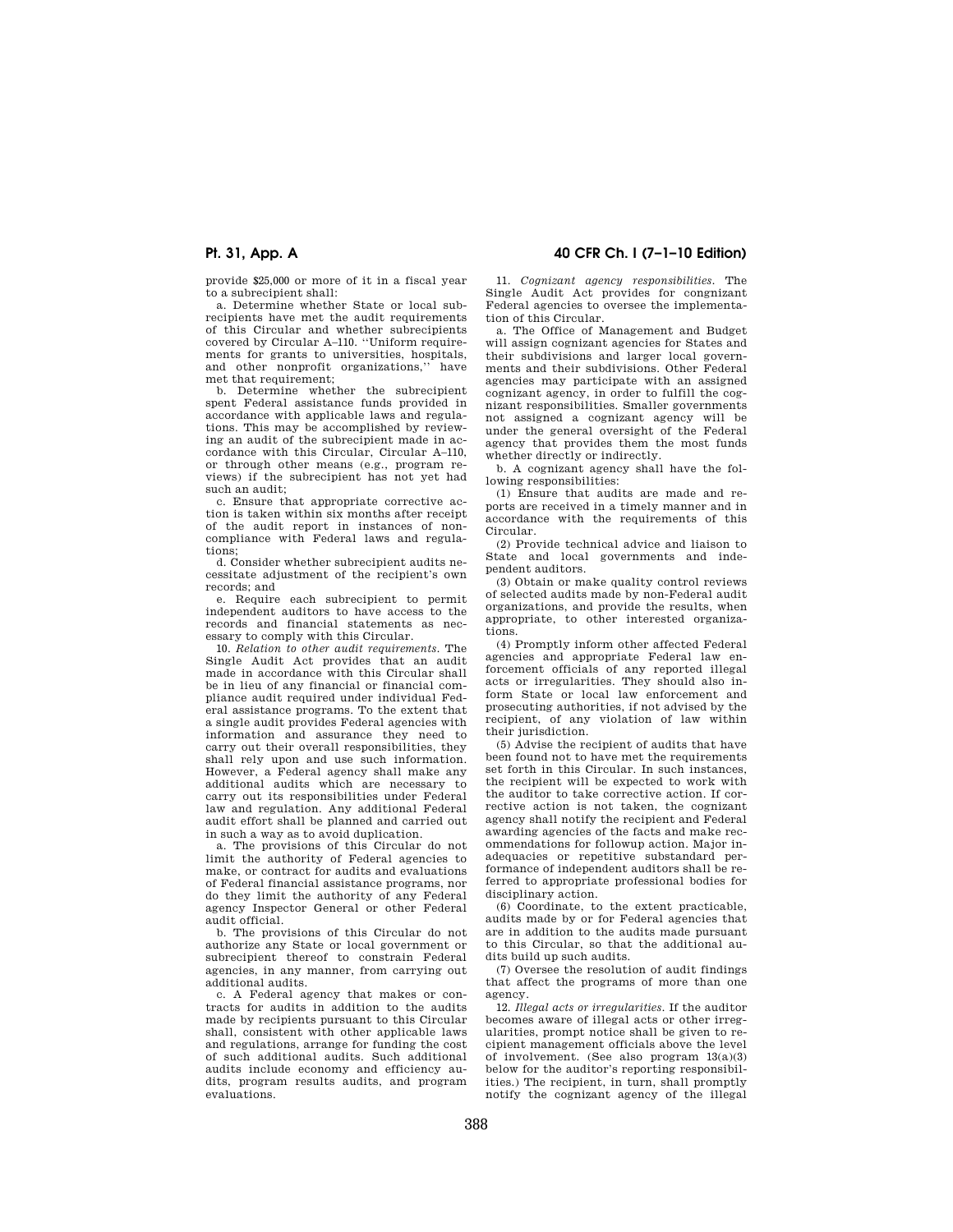## **Environmental Protection Agency**  Pt. 31, App. A

acts or irregularities and of proposed and actual actions, if any. Illegal acts and irregularities include such matters as conflicts of interest, falsification of records or reports, and misappropriations of funds or other assets.

13. *Audit Reports.* Audit reports must be prepared at the completion of the audit. Reports serve many needs of State and local governments as well as meeting the requirements of the Single Audit Act.

a. The audit report shall state that the audit was made in accordance with the provisions of this Circular. The report shall be made up of at least:

(1) The auditor's report on financial statements and on a schedule of Federal assistance; the financial statements; and a schedule of Federal assistance, showing the total expenditures for each Federal assitance program as identified in the *Catalog of Federal Domestic Assistance.* Federal programs or grants that have not been assigned a catalog number shall be identified under the caption ''other Federal assistance.''

(2) The author's report on the study and evaluation of internal control systems must identify the organization's significant internal accounting controls, and those controls designed to provide reasonable assurance that Federal programs are being managed in compliance with laws and regulations. It must also identify the controls that were evaluated, the controls that were not evaluated, and the material weaknesses identified as a result of the evaluation.

(3) The auditor's report on compliance containing:

—A statement of positive assurance with respect to those items tested for compliance, including compliance with law and regulations pertaining to financial reports and claims for advances and reimbursements;

—Negative assurance on those items not tested;

—A summary of all instances of noncompliance; and

—An identification of total amounts questioned, if any, for each Federal assistance award, as a result of noncompliance.

b. The three parts of the audit report may be bound into a single report, or presented at the same time as separate documents.

c. All fraud abuse, or illegal acts or indications of such acts, including all questioned costs found as the result of these acts that auditors become aware of, should normally be covered in a separate written report submitted in accordance with paragraph 13f.

d. In addition to the audit report, the recipient shall provide comments on the findings and recommendations in the report, including a plan for corrective action taken or planned and comments on the status of corrective action taken on prior findings. If corrective action is not necessary, a statement describing the reason it is not should accompany the audit report.

e. The reports shall be made available by the State or local government for public inspection within 30 days after the completion of the audit.

f. In accordance with generally accepted government audit standards, reports shall be submitted by the auditor to the organization audited and to those requiring or arranging for the audit. In addition, the recipient shall submit copies of the reports to each Federal department or agency that provided Federal assistance funds to the recipient. Subrecipients shall submit copies to recipients that provided them Federal assistance funds. The reports shall be sent within 30 days after the completion of the audit, but no later than one year after the end of the audit period unless a longer period is agreed to with the cognizant agency.

g. Recipients of more than \$100,000 in Federal funds shall submit one copy of the audit report within 30 days after issuance to a central clearinghouse to be designated by the Office of Management and Budget. The clearinghouse will keep completed audits on file and follow up with State and local governments that have not submitted required audit reports.

h. Recipients shall keep audit reports on file for three years from their issuance.

14. *Audit Resolution.* As provided in paragraph 11, the cognizant agency shall be responsible for monitoring the resolution of audit findings that affect the programs of more than one Federal agency. Resolution of findings that relate to the programs of a single Federal agency will be the responsibility of the recipient and that agency. Alternate arrangements may be made on a case-bycase basis by agreement among the agencies concerned.

Resolution shall be made within six months after receipt of the report by the Federal departments and agencies. Corrective action should proceed as rapidly as pos- $\frac{\text{sible.}}{15}$ 

15. *Audit workpapers and reports.*  Workpapers and reports shall be retained for a minimum of three years from the date of the audit report, unless the auditor is notified in writing by the cognizant agency to extend the retention period. Audit workpapers shall be made available upon request to the cognizant agency or its designee or the General Accounting Office, at the completion of the audit.

16. *Audit Costs.* The cost of audits made in accordance with the provisions of this Circular are allowable charges to Federal assistance programs.

a. The charges may be considered a direct cost or an allocated indirect cost, determined in accordance with the provision of Circular A–87, ''Cost principles for State and local governments.''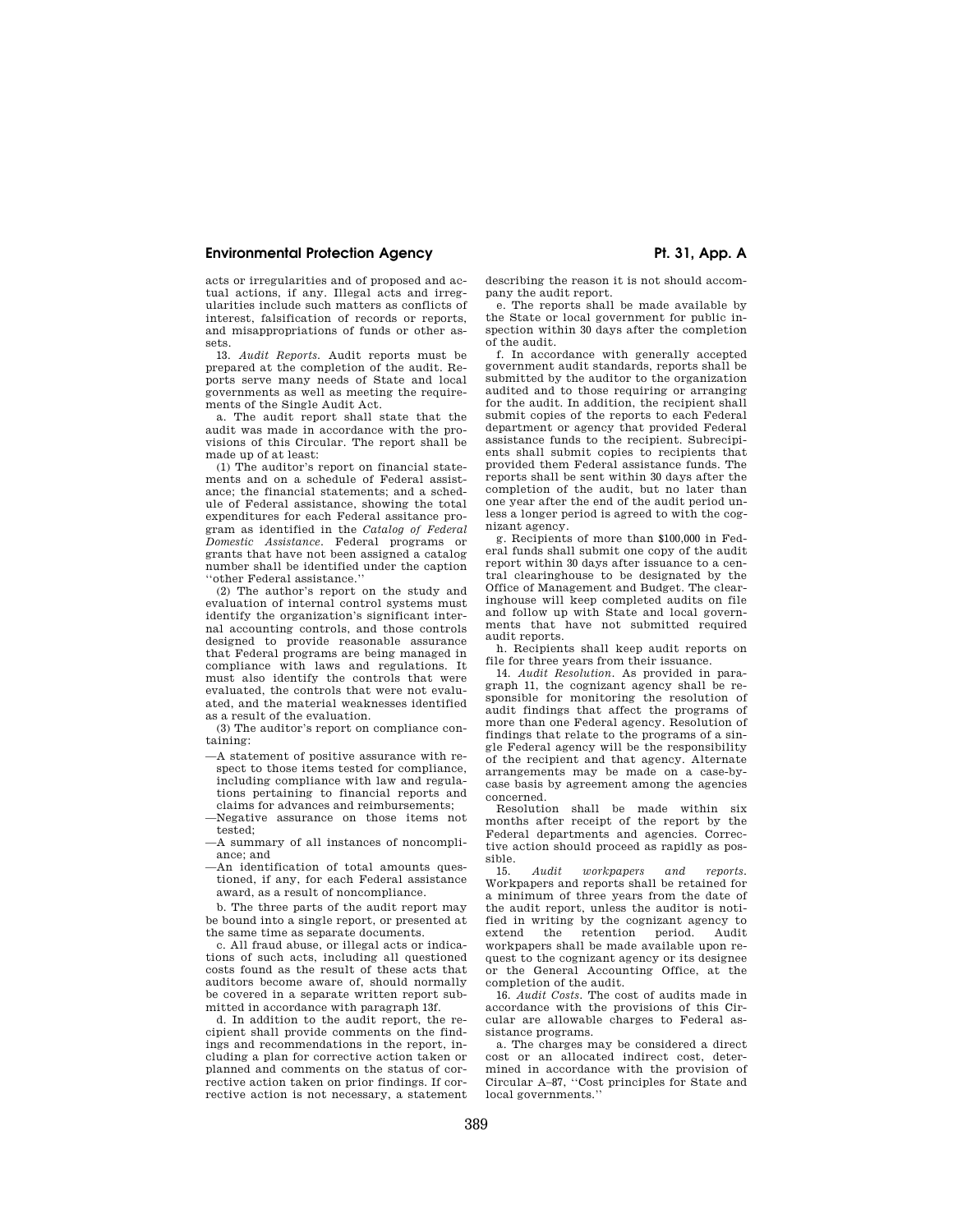b. Generally, the percentage of costs charged to Federal assistance programs for a single audit shall not exceed the percentage that Federal funds expended represent of total funds expended by the recipient during the fiscal year. The percentage may be exceeded, however, if appropriate documentation demonstrates higher actual cost.

17. *Sanctions.* The Single Audit Act provides that no cost may be charged to Federal assistance programs for audits required by the Act that are not made in accordance with this Circular. In cases of continued inability or unwillingness to have a proper audit, Federal agencies must consider other appropriate sanctions including:

- —Withholding a percentage of assistance payments until the audit its completed satisfactorily,
- —Withholding or disallowing overhead costs, and
- —Suspending the Federal assistance agreement until the audit is made.

18. *Auditor Selection.* In arranging for audit services State and local governments shall follow the procurement standards prescribed by Attachment O of Circular A–102, ''Uniform requirements for grants to State and local governments.'' The standards provide that while recipients are encouraged to enter into intergovernmental agreements for audit and other services, analysis should be made to determine whether it would be more economical to purchase the services from private firms. In instances where use of such intergovernmental agreements are required by State statutes (e.g., audit services) these statutes will take precedence.

19. *Small and Minority Audit Firms.* Small audit firms and audit firms owned and controlled by socially and economically disadvantaged individuals shall have the maximum practicable opportunity to participate in contracts awarded to fulfill the requirements of this Circular. Recipients of Federal assistance shall take the following steps to further this goal:

a. Assure that small audit firms and audit firms owned and controlled by socially and economically disadvantaged individuals are used to the fullest extent practicable.

b. Make information on forthcoming opportunities available and arrange timeframes for the audit so as to encourage and facilitate participation by small audit firms and audit firms owned and controlled by socially and economically disadvantaged individuals.

c. Consider in the contract process whether firms competing for larger audits intend to subcontract with small audit firms and audit firms owned and controlled by socially and economically disadvantaged individuals.

d. Encourage contracting with small audit firms or audit firms owned and controlled by socially and economically disadvantaged in-

**Pt. 31, App. A 40 CFR Ch. I (7–1–10 Edition)** 

dividuals which have traditionally audited government programs and, in such cases where this is not possible, assure that these firms are given consideration for audit subcontracting opportunities.

e. Encourage contracting with consortiums of small audit firms as described in paragraph (a) above when a contract is too large for an individual small audit firm or audit firm owned and controlled by socially and economically disadvantaged individuals.

f. Use the services and assistance, as appropriate, of such organizations as the Small Business Administration in the solicitation and utilization of small audit firms or audit firms owned and controlled by socially and economically disadvantaged individuals.

20. *Reporting.* Each Federal agency will report to the Director of OMB on or before March 1, 1987, and annually thereafter on the effectiveness of State and local governments in carrying out the provisions of this Circular. The report must identify each State or local government or Indian tribe that, in the opinion of the agency, is failing to comply with the Circular.

21. *Regulations.* Each Federal agency shall include the provisions of this Circular in its regulations implementing the Single Audit Act.

22. *Effective date.* This Circular is effective upon publication and shall apply to fiscal years of State and local governments that begin after December 31, 1984. Earlier implementation is encouraged. However, until it is implemented, the audit provisions of Attachment P to Circular A–102 shall continue to be observed.

23. *Inquiries,* All questions or inquiries should be addressed to Financial Management Division, Office of Management and Budget, telephone number 202/395–3993.

24. *Sunset review date.* This Circular shall have an independent policy review to ascertain its effectiveness three years from the date of issuance.

> DAVID A. STOCKMAN, *Director.*

### ATTACHMENT—CIRCULAR A–128

### *Definition of Major Program as Provided in Pub. L. 96–502*

*Major Federal Assistance Program,* for State and local governments having Federal assistance expenditures between \$100,000 and \$100,000,000, means any program for which Federal expenditures during the applicable year exceed the larger of \$308,000, or 3 percent of such total expenditures.

Where total expenditures of Federal assistance exceed \$100,000,000, the following criteria apply: